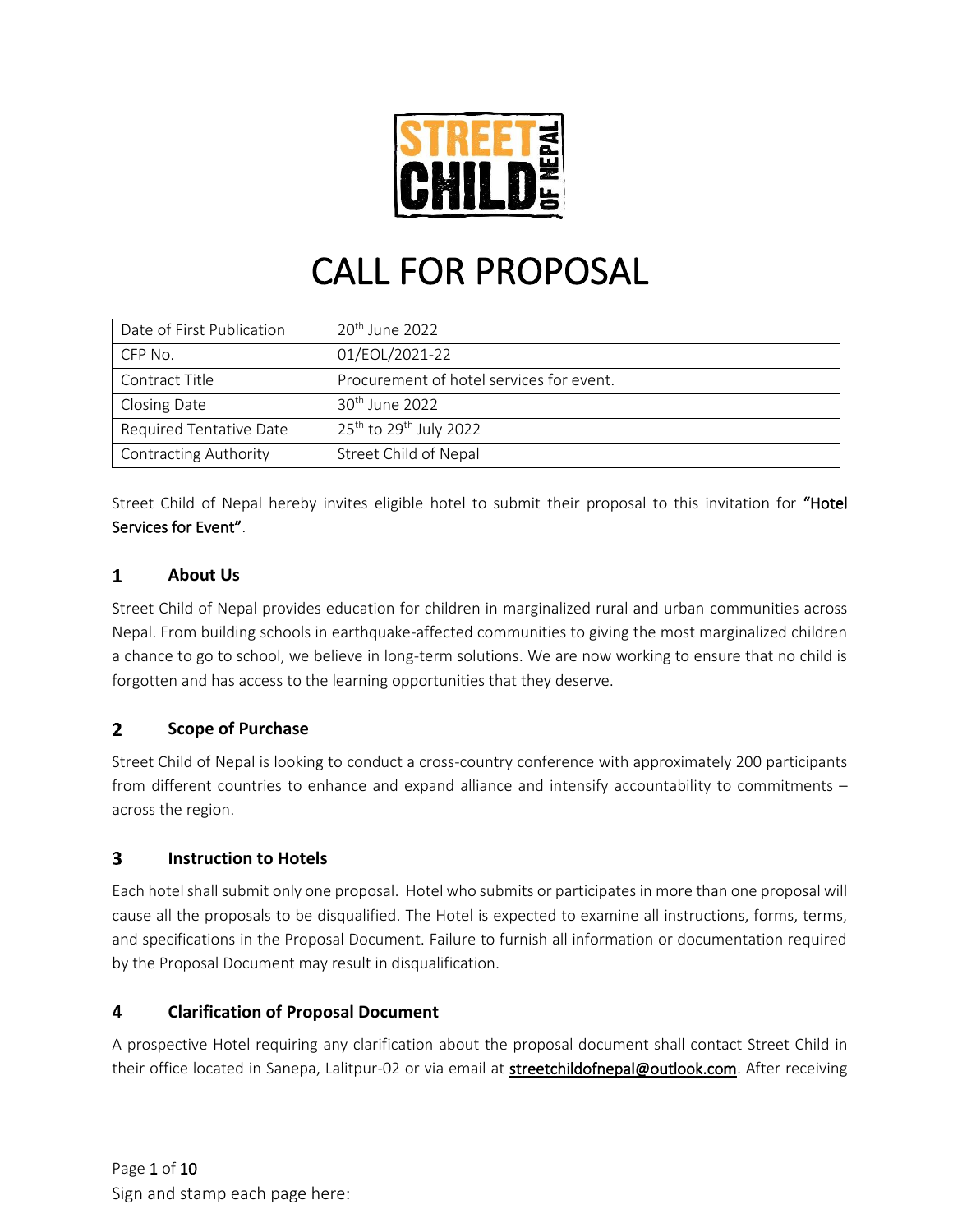such requests, Street Child shall make available as soon as possible the answer to such question or curiosity in writing. Likewise, to assist in the examination, evaluation, and comparison of proposals, Street Child may, at their discretion, ask any hotel for clarification of their proposal, including breakdowns of the prices and other relevant information that we may require. The request for clarification and the response shall be in writing, but no change in the price or substance of the proposalshall be sought, offered, or permitted except as required to confirm the correction of arithmetic errors discovered during the evaluation of the proposals. No Hotel shall contact Street Child on any matter relating to its proposal from the time of the proposal opening to the time the contract is awarded.

### $5<sup>1</sup>$ **Preparation of Proposal**

The language of the proposal shall either be in English or Nepali. The hotel shall bear all costs associated with the preparation and submission of the proposal, and Street Child shall in no case be responsible or liable for those costs, regardless of the conduct or outcome of the proposal. Proposal received in unsealed envelope or tampered envelope will not be accepted. The hotel shall clearly indicate whom the proposal is being submitted to and the contact information of the hotel outside the main envelope. Technical and financial proposals must be in separate envelopes inside the main proposal envelope.

### 6 **Mandatory Documents Required**

- 6.1 Copy of registration or equivalent documents from the federal, state or local government whichever is or are required;
- 6.2 Documents establishing the nature of business and license to conduct such business in Nepal;
- 6.3 Copy of tax registration and copy of tax clearance report for the last financial year;
- 6.4 Independent Auditor's Report for the last two FY;
- 6.5 Certification by required professional body depending upon the nature of their business;

### $\overline{7}$ **Proposal Submission**

Hotels must submit their proposals in sealed envelope and within the deadline mentioned above. Any proposals received after the deadline shall be rejected.

## Proposals must be submitted in the following address:

## STREET CHILD OF NEPAL

Procurement and Logistics Unit Sanepa, Lalitpur Ward No. 02 Tel No. – 01 5544045

### 8 **Proposal Opening**

The proposals will be opened in the presence of Street Child's procurement committee members in their office in Sanepa, Lalitpur. The Hotel representative may or may-not be invited for the proposal opening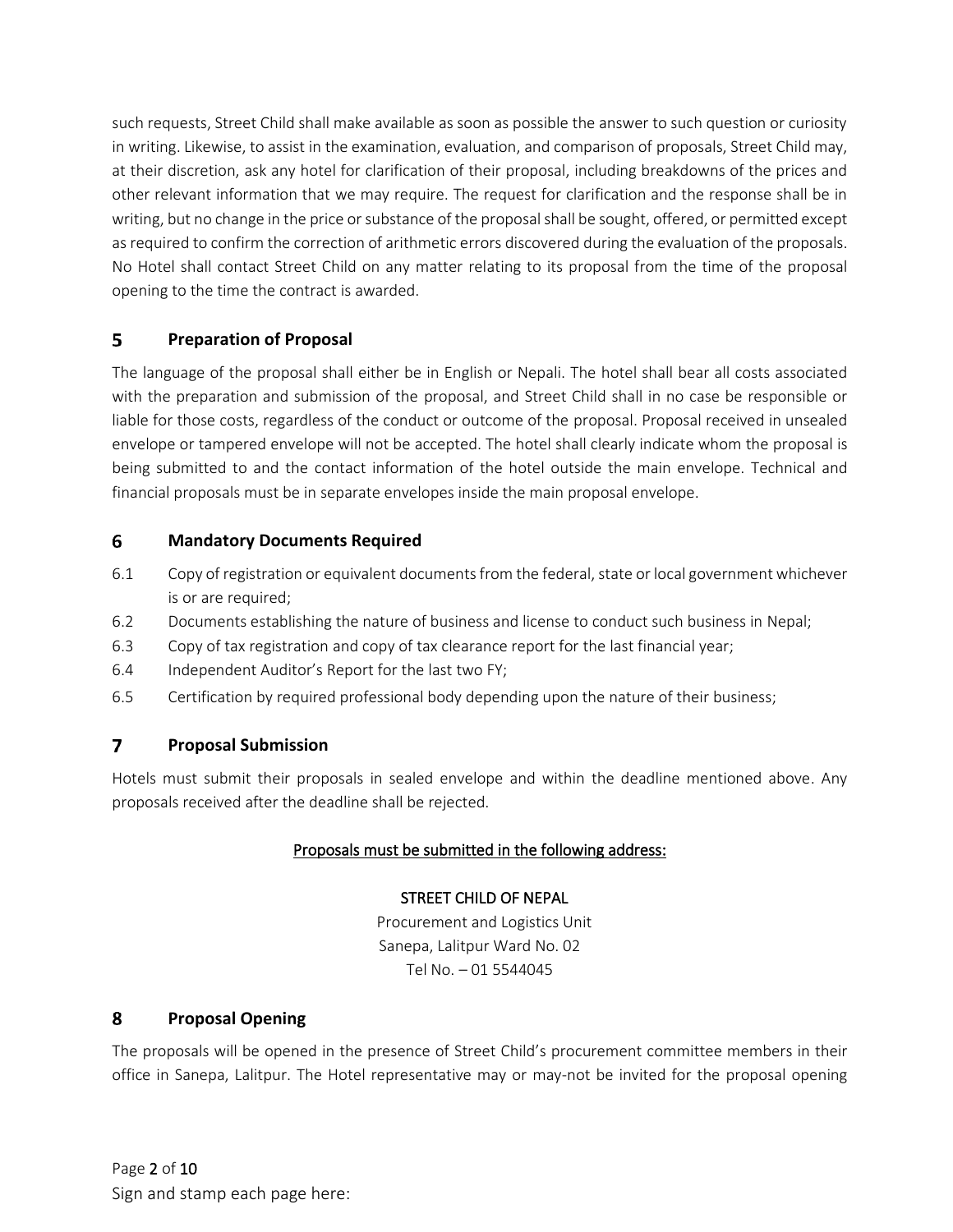process. Street Child will prepare minutes of the proposal opening session.

#### 9 **Examination and Determination of Responsiveness**

Street Child's procurement committee will examine the proposals and prior to its detailed evaluation, Street Child will determine the following criteria during the proposal opening session:

- 9.1 Whether the proposals submitted before the deadline or not;
- 9.2 Whether the proposals are submitted in a sealed envelope or not;
- 9.3 Whether all the requested mandatory documents are submitted or not and;
- 9.4 Whether this proposal document is duly filled, signed and stamped or not.

Only those proposals that fulfil the aforementioned criteria will be qualified for further evaluation. The rest of the proposals will be rejected.

### 10 **Evaluation and Comparison**

The procurement committee of Street Child will evaluate all the qualified proposals. Proposal will be technically and financially evaluated in a points-based system within the following criteria.

|                 | Criteria                                                  | Weigh | <b>Means of Verification</b>   |
|-----------------|-----------------------------------------------------------|-------|--------------------------------|
|                 | <b>Technical Evaluation</b>                               | tage  |                                |
| TC1             | Rating, Reputation and Certification of the hotel by      | 10    | Copy of certificates submitted |
|                 | International Associations and Standards (like star       |       | by the hotel alongside the     |
|                 | rating, IHRA certification, or any other relevant         |       | proposal.                      |
|                 | certification that establishes the quality of the hotel). |       |                                |
| TC <sub>2</sub> | Capacity of the hotel's conference hall to                | 20    | Photographs of the facilities  |
|                 | accommodate 200 pax at once in a classroom style          |       | and areas of the hotel         |
|                 | setup. Quality of the conference halls (available space,  |       | submitted with the proposal,   |
|                 | ventilation, heating and cooling system, PA system,       |       | as well as the physical        |
|                 | audio-visual equipment, lighting, space for activities,   |       | inspection carried out by      |
|                 | sound proofing and parking availability).                 |       | Street Child.                  |
| TC <sub>3</sub> | Capacity of the hotel's catering services to deliver food | 20    | Photographs of the facilities  |
|                 | to 200 pax at the same time. Capacity of the banquet,     |       | and areas of the hotel         |
|                 | dining area and quality of food and beverages.            |       | submitted with the proposal,   |
|                 |                                                           |       | as well as the physical        |
|                 |                                                           |       | inspection carried out by      |
|                 |                                                           |       | Street Child.                  |
| TC4             | Quality of standard hotel room(s) and the amenities       | 10    | Photographs of the facilities  |
|                 | provided therein.                                         |       | and areas of the hotel         |
|                 |                                                           |       | submitted with the proposal,   |
|                 |                                                           |       | as well as the physical        |
|                 |                                                           |       | inspection carried out by      |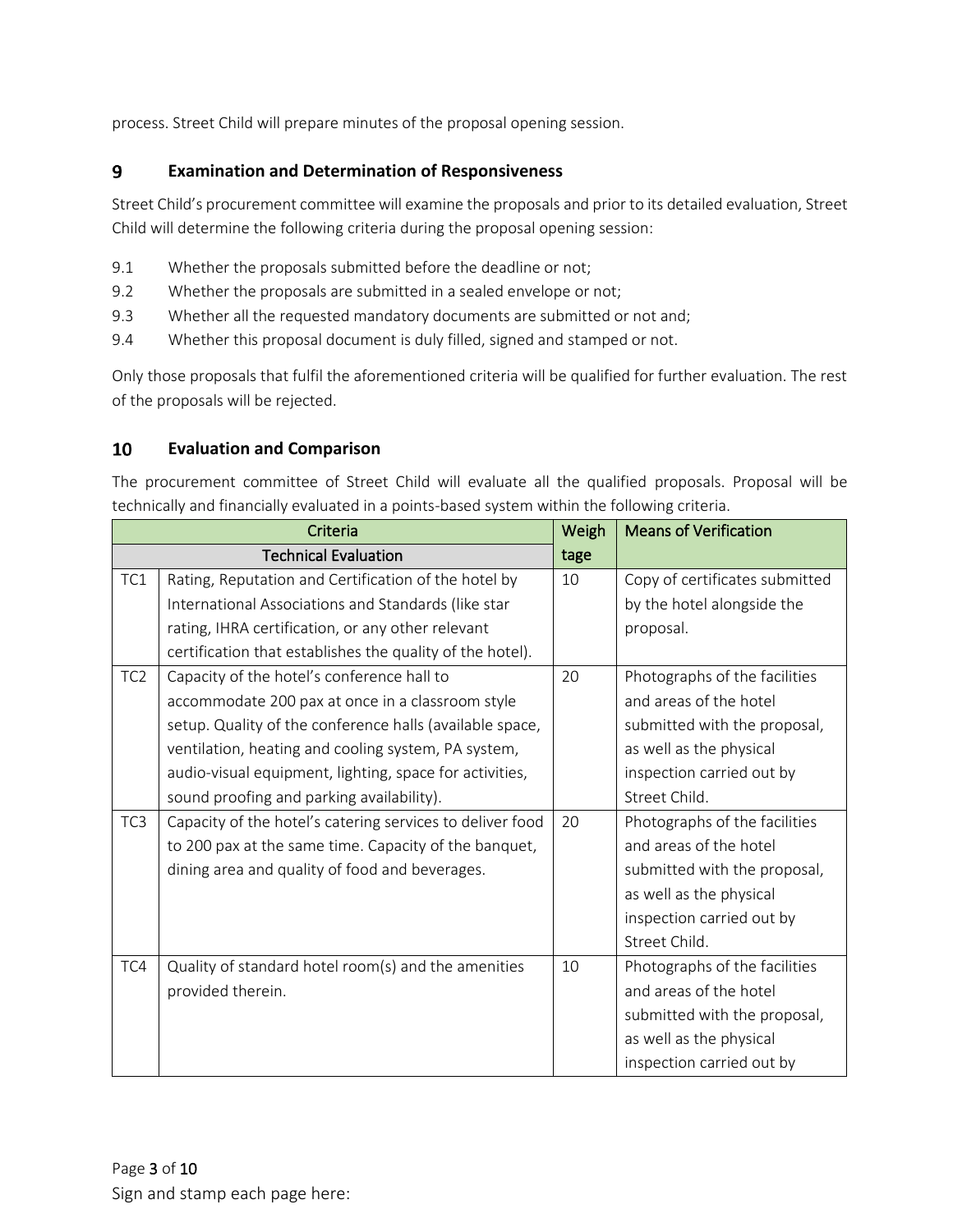|                 |                                                      |      | Street Child.                 |
|-----------------|------------------------------------------------------|------|-------------------------------|
| TC5             | References, letter of appreciation, recommendation   | 5    | Documents submitted with the  |
|                 | provided by other reputable clients and companies to |      | proposal.                     |
|                 | the hotel.                                           |      |                               |
| TC <sub>6</sub> | Location, accessibility and parking capacity. The    | 5    | Photographs of the facilities |
|                 | premises and facilities must be wheelchair friendly. |      | and areas of the hotel        |
|                 |                                                      |      | submitted with the proposal,  |
|                 |                                                      |      | as well as the physical       |
|                 |                                                      |      | inspection carried out by     |
|                 |                                                      |      | Street Child.                 |
|                 | Sub-Total                                            | 70%  |                               |
|                 | <b>Financial Evaluation</b>                          |      |                               |
| FC1             | Hotel with the lowest quoted price.                  | 30   | Financial proposal submitted  |
|                 | Sub-Total                                            | 30%  |                               |
|                 | <b>Grand Total</b>                                   | 100% |                               |

The hotels will be ranked according to the points scored by them, the highest being rank 1. Information relating to the examination, evaluation and comparison of proposals and recommendation of Contract award, will not be disclosed to hotels or any other person not officially concerned with such process until information on contract award is communicated to all hotels. Any attempt by a hotel to influence any Street Child's employee in the evaluation of the proposals or contract award decisions may result in the disqualification of their proposal.

### **Selection and Award of Contract** 11

The hotel with the highest grand total score will be recommended for the award of the contract. All other hotels will be notified of the result along with the name of the winning hotel and the winning price via email.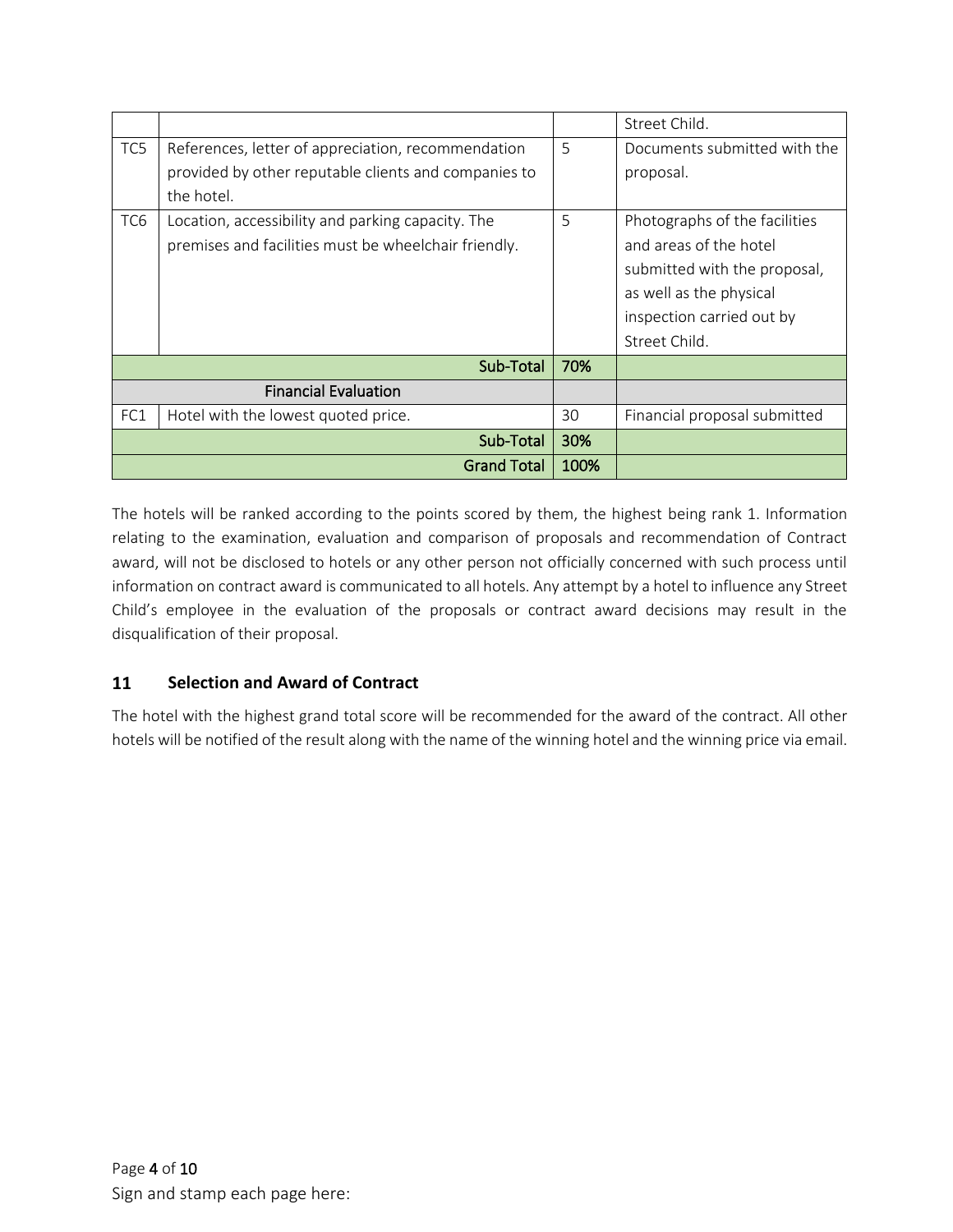#### $12<sup>7</sup>$ **Declaration Form**

To,

Procurement & Logistics Unit, Street Child of Nepal Sanepa, Lalitpur-02, Nepal.

We the undersigned declare that:

- 1. We have examined and accept in full the content of this document and hereby accept its provisions in their entirety, without any reservation or restriction;
- 2. All the information and statements provided by us in this proposal are true and correct and we accept that any misinterpretation contained in this proposal will lead to our disqualification;
- 3. We offer to deliver hotel services to the best of our capability and in conformity with this document and in accordance with the Price Schedule attached herewith and made part of this proposal;
- 4. We understand that failure to furnish the supporting papers or proof/evidence mentioned in this document to verify the information given by us, will lead to our disqualification;
- 5. We agree to comply with this proposal for a period of three calendar months from the date fixed for the proposal submission deadline, it shall remain binding upon us and may be accepted at any time before the expiration of that period;
- 6. We understand that this proposal, together with your written acceptance thereof included in your notification of award, shall constitute a binding contract between us, until a formal Contract is prepared and executed;
- 7. We understand that you are not bound to accept the lowest evaluated proposal or any other proposal that you may receive;
- 8. We are not ineligible to participate in the procurement proceedings; have no conflict of interest in the proposed procurement proceedings and have not been punished for a professional or business-related offense;

Dated this example and the day of the control 20 and 20 and 20 and 20 and 20 and 20

*[signature] [in the capacity of]*

Duly authorized to sign the proposal for and on behalf of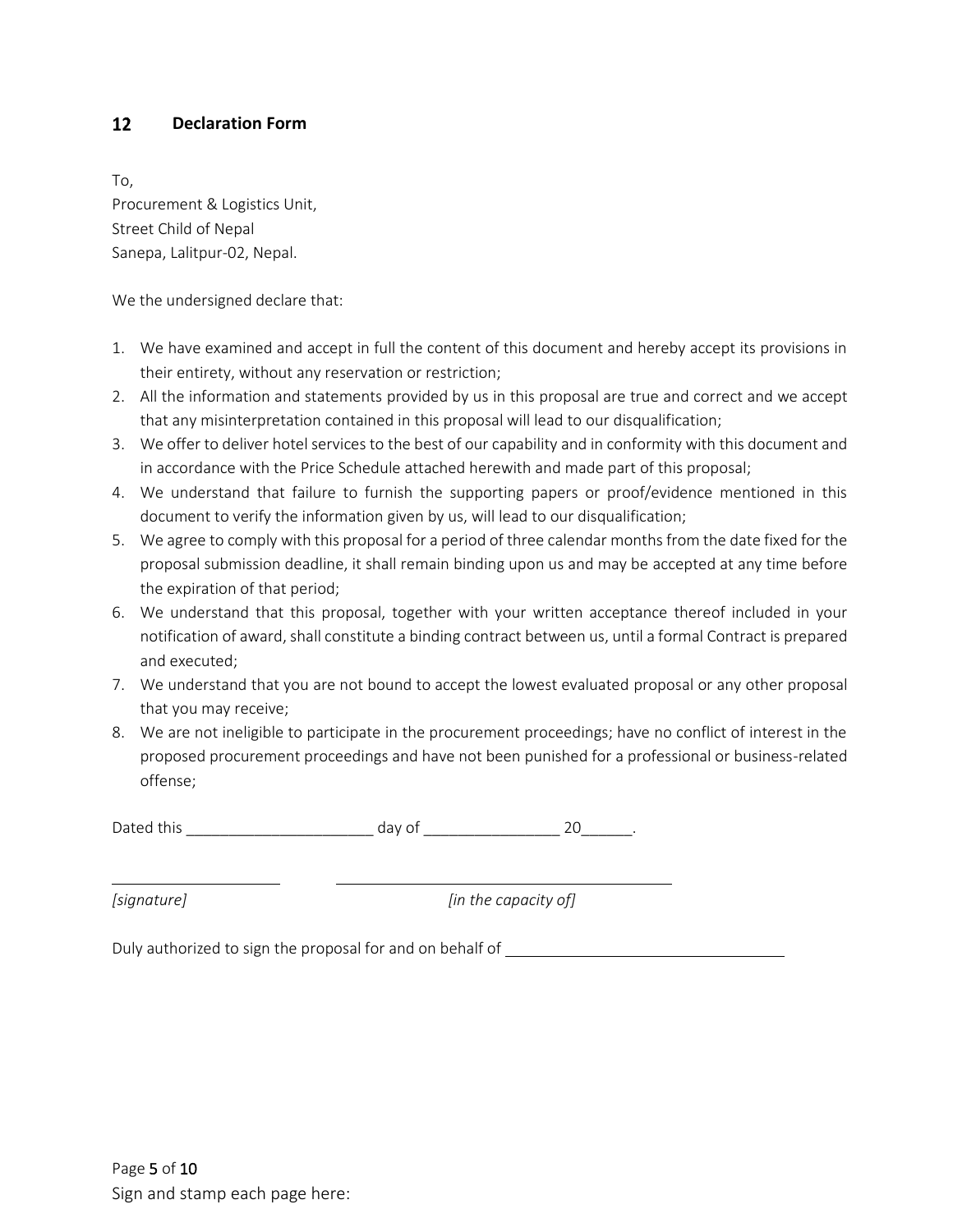### $13$ **Hotel's Information Form**

| $\mathbf{1}$   | Hotel's Legal Name:                               |               |
|----------------|---------------------------------------------------|---------------|
| $\overline{2}$ | Hotel's VAT Number:                               |               |
| $\mathfrak{Z}$ | Hotel's Postal Address:                           |               |
| $\overline{4}$ | Hotel's Official Email Address:                   |               |
| 5              | Hotel's Telephone number:                         |               |
|                | Hotel's Bank Account Details:                     | Name of Bank: |
| 6              |                                                   | Account No.:  |
|                |                                                   | Branch:       |
|                |                                                   | Name:         |
| $\overline{7}$ | Hotel's Authorized<br>Representative:             | Designation:  |
|                |                                                   | Mobile No.:   |
| $\,8\,$        | Hotel's Authorized<br>Representative's Signature: |               |
| $\mathsf 9$    | Hotel's Seal                                      |               |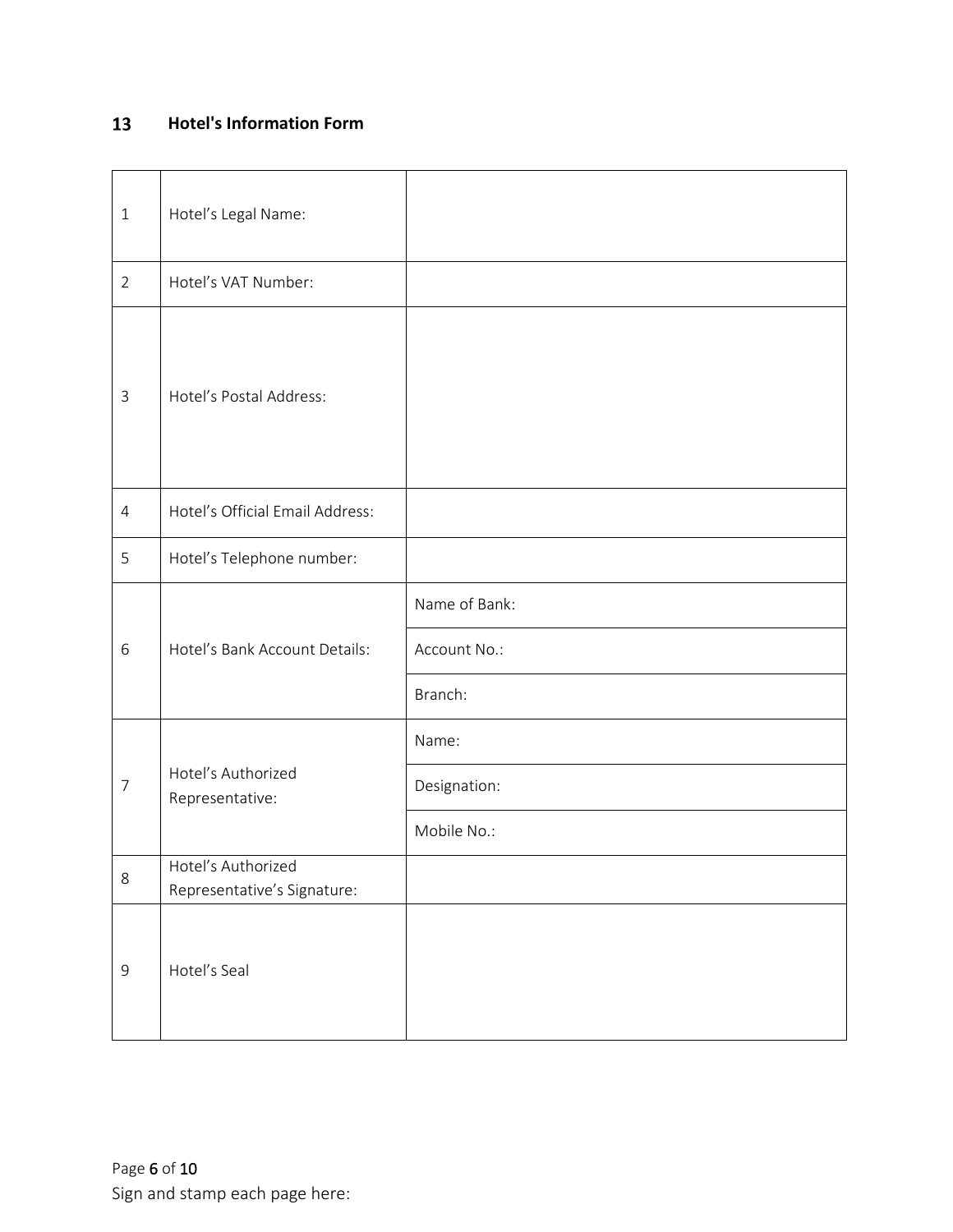#### 14 **Price Schedule**

### **Instructions**

- Prices must be quoted in Nepalese Rupees (NPR).
- Prices must be quoted for all the particulars. If there is any particular for which the price is not quoted, this financial bid shall be considered unresponsive and hence disqualified.
- All Prices quoted should be the final price and must be inclusive of service charge and VAT.
- If there is a discrepancy between the unit price in figures and unit price in words, the unit price in words shall be considered as true and correct.
- If there is an arithmetic error in calculating total price by multiplying unit price and quantity, in calculation subtotals and grand total, Street Child shall correct it on the basis of unit price and quantity.

|              | <b>Particulars</b>                                            | Unit    | <b>Qty</b> | Unit Cost <u>(In '</u><br>Figures) | Unit Cost (In Words) | <b>Total Cost</b><br>(Figures) |
|--------------|---------------------------------------------------------------|---------|------------|------------------------------------|----------------------|--------------------------------|
| $\mathsf{A}$ | Day 1 - Arrival Day                                           |         |            |                                    |                      |                                |
| A.1          | Airport Pickup                                                | trip(s) | 6          |                                    |                      |                                |
| A.2          | Accommodation (Non-sharing<br>standard rooms only)            | pax     | 25         |                                    |                      |                                |
| A.3          | Dinner                                                        | pax     | 25         |                                    |                      |                                |
|              |                                                               |         |            | <b>SUB-TOTAL A</b>                 |                      |                                |
| B            | Day 2 - Small Internal Workshop with Partners (Around 30 pax) |         |            |                                    |                      |                                |
| B.1          | <b>Breakfast</b>                                              | pax     | 30         |                                    |                      |                                |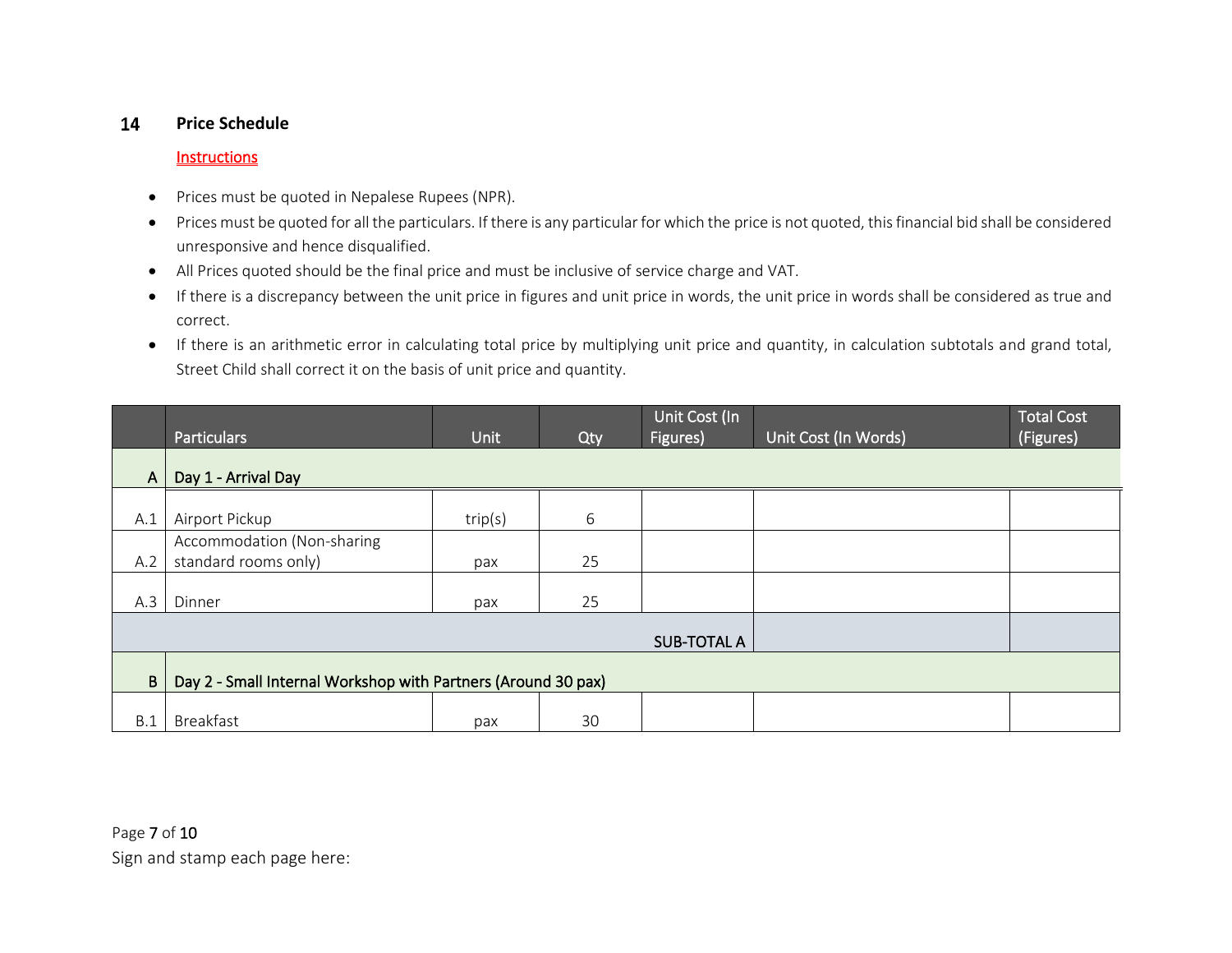| B.2         | Lunch                                                                                                                        | pax     | 30             |                    |  |
|-------------|------------------------------------------------------------------------------------------------------------------------------|---------|----------------|--------------------|--|
| <b>B.3</b>  | Hi Tea                                                                                                                       | pax     | 30             |                    |  |
| B.4         | PA System with podium mic                                                                                                    | day     | $\mathbf{1}$   |                    |  |
| B.5         | <b>Additional Cordless Mic</b>                                                                                               | per mic | $\overline{2}$ |                    |  |
| <b>B.6</b>  | Projector with Screen                                                                                                        | pc(s)   | $\mathbf{1}$   |                    |  |
|             |                                                                                                                              |         |                |                    |  |
| <b>B.7</b>  | Hall Rent                                                                                                                    | day(s)  | $\mathbf{1}$   |                    |  |
| <b>B.8</b>  | Standard meeting amenities like<br>flipchart, flipchart stand, notebook,<br>pen, whiteboard, markers, drinking<br>water etc. | lumpsum | $\mathbf{1}$   |                    |  |
|             | Accommodation (Non-sharing                                                                                                   |         |                |                    |  |
| <b>B.9</b>  | standard rooms only)                                                                                                         | pax     | 25             |                    |  |
| <b>B.10</b> | Dinner                                                                                                                       | pax     | 25             |                    |  |
|             |                                                                                                                              |         |                | <b>SUB-TOTAL B</b> |  |
| $\mathsf C$ |                                                                                                                              |         |                |                    |  |
|             | Day 3 - Small Internal Workshop with Partners (Around 30 pax)                                                                |         |                |                    |  |
| C.1         | Breakfast                                                                                                                    | pax     | 30             |                    |  |
| C.2         | Lunch                                                                                                                        | pax     | 30             |                    |  |
| C.3         | Hi Tea                                                                                                                       | pax     | 30             |                    |  |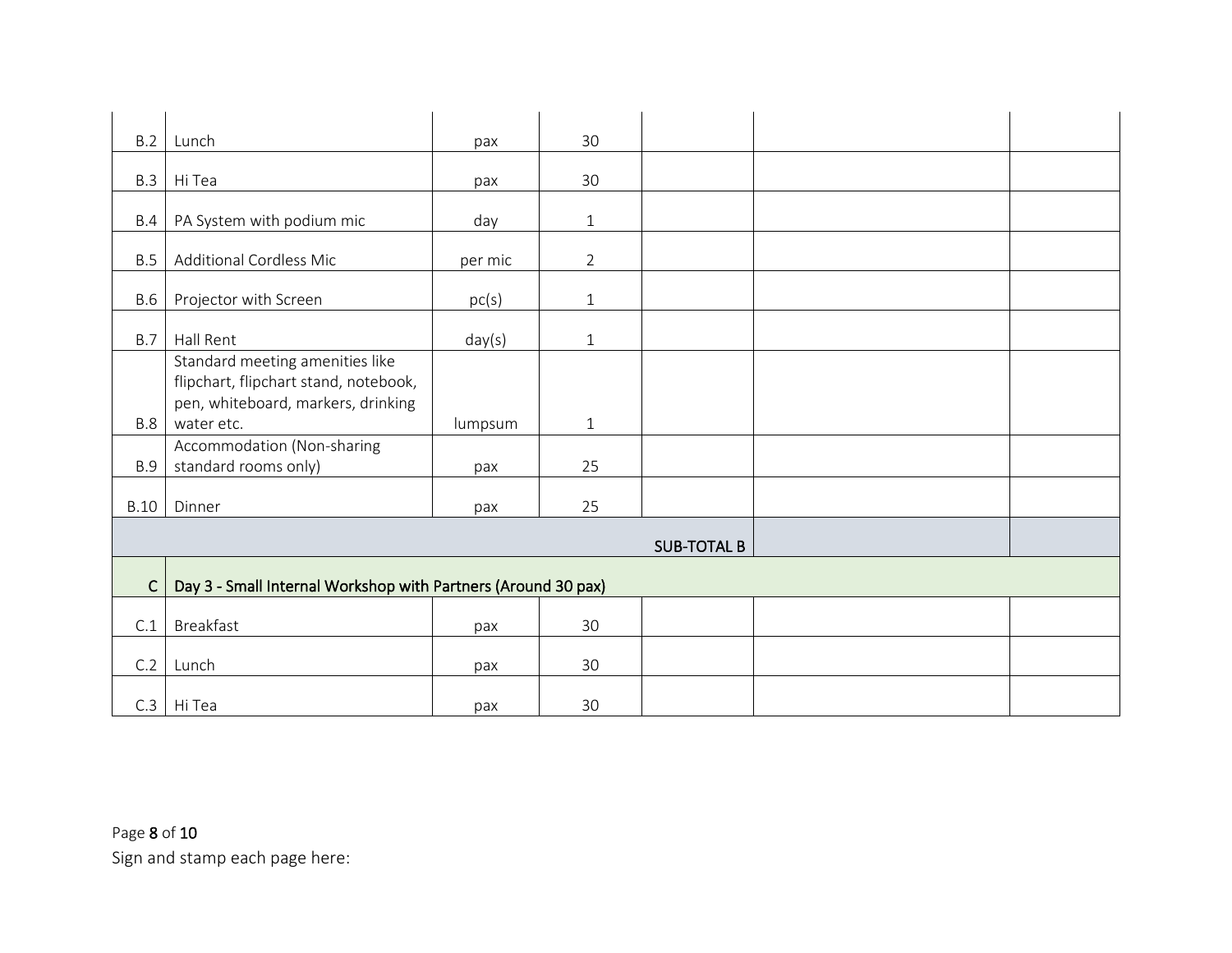| C.4  | PA System with podium mic                   | day     | $\mathbf{1}$   |                    |  |
|------|---------------------------------------------|---------|----------------|--------------------|--|
|      |                                             |         |                |                    |  |
| C.5  | <b>Additional Cordless Mic</b>              | per mic | $\overline{2}$ |                    |  |
| C.6  |                                             |         |                |                    |  |
|      | Projector with Screen                       | pc(s)   | $\mathbf{1}$   |                    |  |
| C.7  | Hall Rent                                   | day(s)  | $\mathbf{1}$   |                    |  |
|      | Standard meeting amenities like             |         |                |                    |  |
|      | flipchart, flipchart stand, notebook,       |         |                |                    |  |
|      | pen, whiteboard, markers, drinking          |         |                |                    |  |
| C.8  | water etc.                                  | lumpsum | $\mathbf{1}$   |                    |  |
|      | Accommodation (Non-sharing                  |         |                |                    |  |
| C.9  | standard rooms only)                        | pax     | 25             |                    |  |
| C.10 | Dinner                                      | pax     | 25             |                    |  |
|      |                                             |         |                |                    |  |
|      |                                             |         |                | <b>SUB-TOTAL C</b> |  |
| D    | Day 4 - Big Conference Day (Around 200 pax) |         |                |                    |  |
|      |                                             |         |                |                    |  |
| D.1  | Breakfast                                   | pax     | 200            |                    |  |
|      |                                             |         |                |                    |  |
| D.2  | Lunch                                       | pax     | 200            |                    |  |
| D.3  | Hi Tea                                      | pax     | 200            |                    |  |
|      | PA System with podium mic (big              |         |                |                    |  |
| D.4  | enough for the hall)                        | day     | $\mathbf{1}$   |                    |  |
|      |                                             |         |                |                    |  |
| D.5  | <b>Additional Cordless Mic</b>              | per mic | 8              |                    |  |